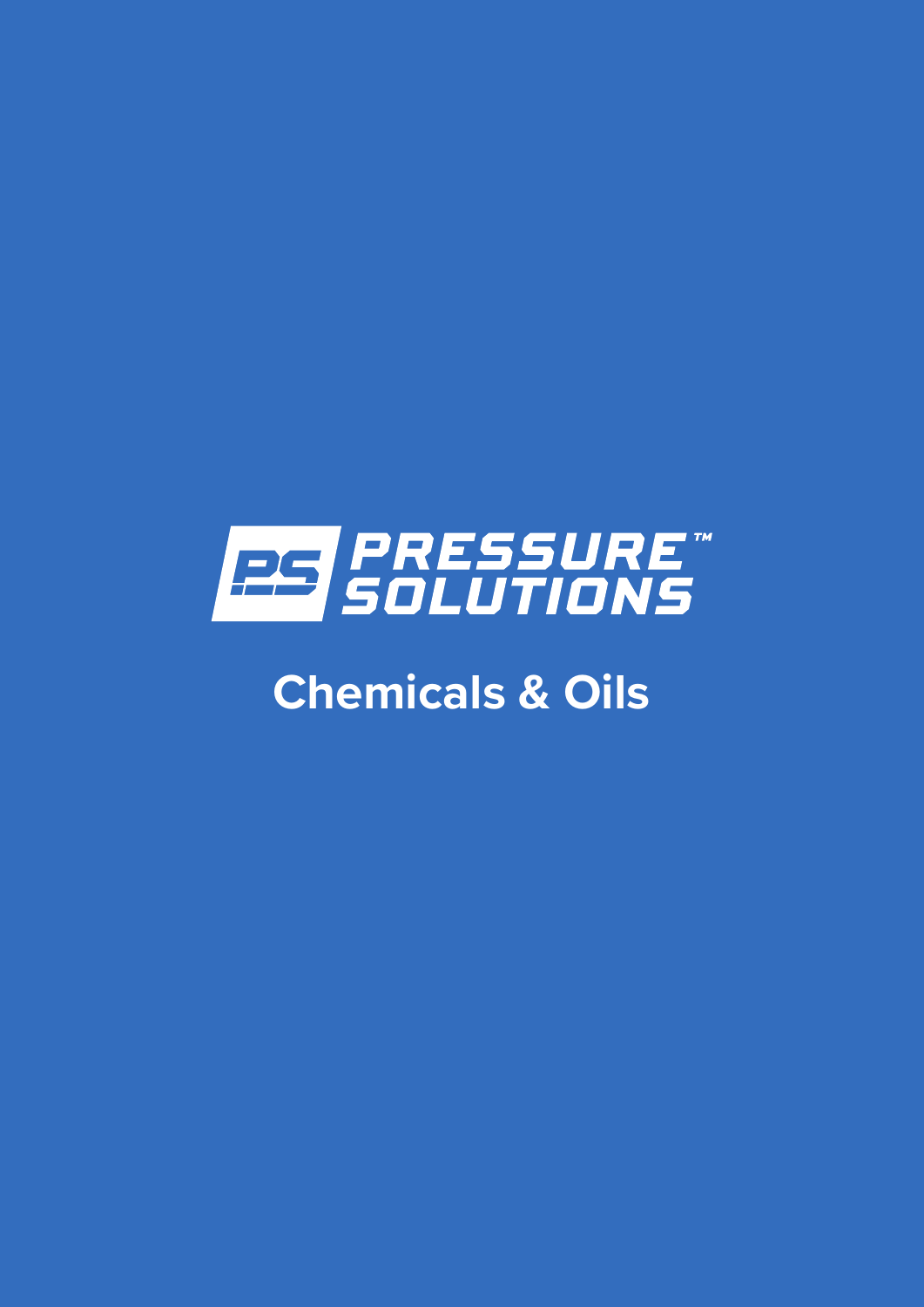

ISO 9001 QUALITY **Certified System** 

## **Maintenance:**



#### **Moss & Mould** USES: Use on pavers, driveways, patios, and weatherboards applied, international moss, moss, moss, moss, moss, moss, moss, moss, moss, moss, moss, moss, moss, moss, mos

**Size Available:** 5L, 20L, 200L, 1000L USES: Use on pavers, driveways, patios, and weatherboards **Uses:** Use on pavers, driveways, patios, and weatherboards to eli minate moss and mould. When Moss<br>& Mould is applied it immediately & Mould is applied, it immediately attacks the unsightly moss, mould attacks the unsignity moss, mould<br>and grime that can build up in your home. Then mother nature takes over and the weathering process gently takes the de composing material away. Without scouring the  $\overline{\phantom{a}}$  surface. The residual product left will For the resided product on the cannot continue to kill for up to six months. ize Available: 5L, 20L, 200L, 1000L atios, and weatherboards to eli t<mark>e Avaliable:</mark> SL, ZUL, ZUUL, IUUUL nos, and weatherboards to en surface. The residual product left will conditionate to kill for up to six montris. and derivative that can build up in your home. Then we have the mother will be a set of the mother of the moth conditive to kill for up to six months. **ze Available:** 5L, 20L, 200L, 1000L and grime that can build up in your home. Then mother was a second up in your home. Then mother was a second u<br>Then mother was a second up in your home. The mother was a second up in your home. The mother was a second up atios, and weatherboards to eil tacks the ilze Availabie: 5L, 20L, 200L, 1000L<br>Ises: Hse on pavers -driveways the decomposing material away. Without scouring the atios, and weatherboards to eir<br>ninate moss and mould. When Moss



### **House Wash** use wash

**Size Available:** 5L, 20L, 200L, 1000L **Uses:** Bio-degradable product used for washing houses and building maintenance.  $=$ s. Dio-de washing houses and building the second terms in the second state of the second state in the second state in the second state in the second state in the second state in the second state in the second state in the second sta manders.<br>Contractors vasni <mark>es:</mark> Bio-deg

**Price:**



## **Chlorfoam**

Size Available: 5L, 20L, 200L **Uses:** Chlorfoam is a heavy-duty cleaner that will remove cooking grease, grime, food soils, oils and much more. Chlorfoam gives you great results, removing stains from dirt, grime, algae, and mildew. <mark>Size Available:</mark> 5L, 20L, 200L  $\mathop{\mathsf{cleaner}}$  that will remove  $\mathop{\mathsf{cooki}}$  $t \in \mathbb{R}$  and  $\mathbb{R}$  cooking  $\mathbb{R}$  .  $\mathbb{R}$  cooking  $\mathbb{R}$  and  $\mathbb{R}$  are  $\mathbb{R}$  and  $\mathbb{R}$  are  $\mathbb{R}$  and  $\mathbb{R}$  are  $\mathbb{R}$  are  $\mathbb{R}$  and  $\mathbb{R}$  are  $\mathbb{R}$  and  $\mathbb{R}$  are  $\mathbb{R}$  are  $\mathbb$ reas  $U$  a hearing is a heavy-duty cleaner is a heavy-duty cleaner is a heavy-duty cleaner is a heavy-duty cleaner is a heavy-duty cleaner is a heavy-duty cleaner is a heavy-duty cleaner is a heavy-duty cleaner is a heavy-duty  $n$ ze Avaliable. SL, ZUL, ZUUL grimme, algae will be  $s = s$ .  $s = t - t - c$  $\overline{\mathsf{S}}$ ize Avaliabie. JL, ZUL, ZUU clos<sup>-</sup>

**Price:** SIZES AVAILABLE: 5L, 20L

SIZES AVAILABLE: 5L, 20L

SIZES AVAILABLE: 5L, 20L

**Price:** the decomposing material away. Without scouring the  $S$ rice: The residual product left will continue to kill for up to kill for up to kill for up to kill for up to kill for  $U$ the decomposing material away. Without scouring the surface. The residual product left will continue to kill for up to kill for up to kill for up to kill for up to kill for up to kill for up to kill for up to kill for up to kill for up to kill for up to kill for up to kill the decomposing material away. Without scouring the surface. The residual product left will continue to kill for up to kill for up to kill for up to kill for up to kill for up to kill for up to kill for up to kill for up to kill for up to kill for up to kill for up to kill

# Degreasers:



**Buster Degreaser Size Available:** 5L, 20L Size Available: 5L, 20L  $\mathcal{C}$  bester buster Degreeser is a concentration of  $\mathcal{C}$ 

**Uses:** Buster Degreaser is a concentrated liquid ammoniated concomplete agence announced<br>degreaser, formulated to speedily acgreaser, formalated to speeding<br>remove a range of contaminant remove a range or contammant<br>such as bitumen, oil, grease etc sucn as bitumen, oii, grease etc<br>from all surfaces. Buster is suitable for use on metal surfaces and good paintwork. However, surfaces to be cleaned should be tested for colourfastness or other reactions. degreaser, formulated to speedily  $\mathsf{size}$  Avaliable, JL, ZUL emove a range or contan  $G$  and  $G$  are extended to  $G$ . acgreaser, romanded to spec remove a range of contaminant biodinabline bol bis

**Price:** biodegradable fleet wash biodegradable fleet wash Price: USES: Highly concentrated, USES: Highly concentrated, biodegradable fleet was held USES: Highly concentrated,



## **Quick Clean**

**Size Available:** 5L, 20L, 200L Size Available: 5L, 20L, 200L  $\blacksquare$  and  $\blacksquare$  cleaners of  $\blacksquare$  . Formulated formulation for  $\blacksquare$ 

**USES AVANGERSE, 200, 2002**<br>Uses: Quick Clean is our most popular, bio-degradable, universal used in the cleaner, formulated for general eleaner, formalated for general cleaning whiteware. Quick Clean can also be used for cleaning upholstery, outdoor furniture, decks, .<br>velour, vinyl, truck curtains, carpet, boats, vehicles and most surfaces.  $\mathbf{P}$ mos, remnances refigencial **s:** Quick Clean is our most such as degreasing en **Uses:** Quick Clean is our mo decembris, vermendield ref. generations, carefully, the current current current current current current current current current current current current current current current current current current current current curren use such as degreasing gines to<br>Clean  $\frac{311}{2}$ 

**Price:** SIZES AVAILABLE: 5L, 20L SIZES AVAILABLE: 5L, 20L SIZES AVAILABLE: 5L, 20L Price: USES: Commercial-grade disinfectant USES: Commercial-grade disinfectant  $U$ ses:  $C$ ommercial $\alpha$ 

MPI

MPI

MPI

C-31



#### Citrus 1001 **Size Available:** 5L, 20L e <mark>Available:</mark> 5L, 20L  $\epsilon$  Available. JL, ZUL  $O(n - \Delta n)^{1-\frac{1}{2}}$  $G$  and  $G$  are extended using  $G$ .

**Uses:** The non-toxic multi-purpose water-based degreaser concentrate mator subsurfuggledeer concentrate is manufactured using natures<br>dynamics. The ingredients used are derived from plantation by-products and other natural resources. Citrus 1001 was especially developed to be user friendly, cost-efficient, and environmentally responsible. Citrus 1001 contains a powerful natural solvent, which rapidly and effectively dissolves grease, oil, animal, and body fats. is manufactured using natures hamics. The ingredients used a be individually and the user of the user of  $e$ aynamics. The ingredients use vent

**Price:**

MPI

MPI

MPI

CHEMICALS